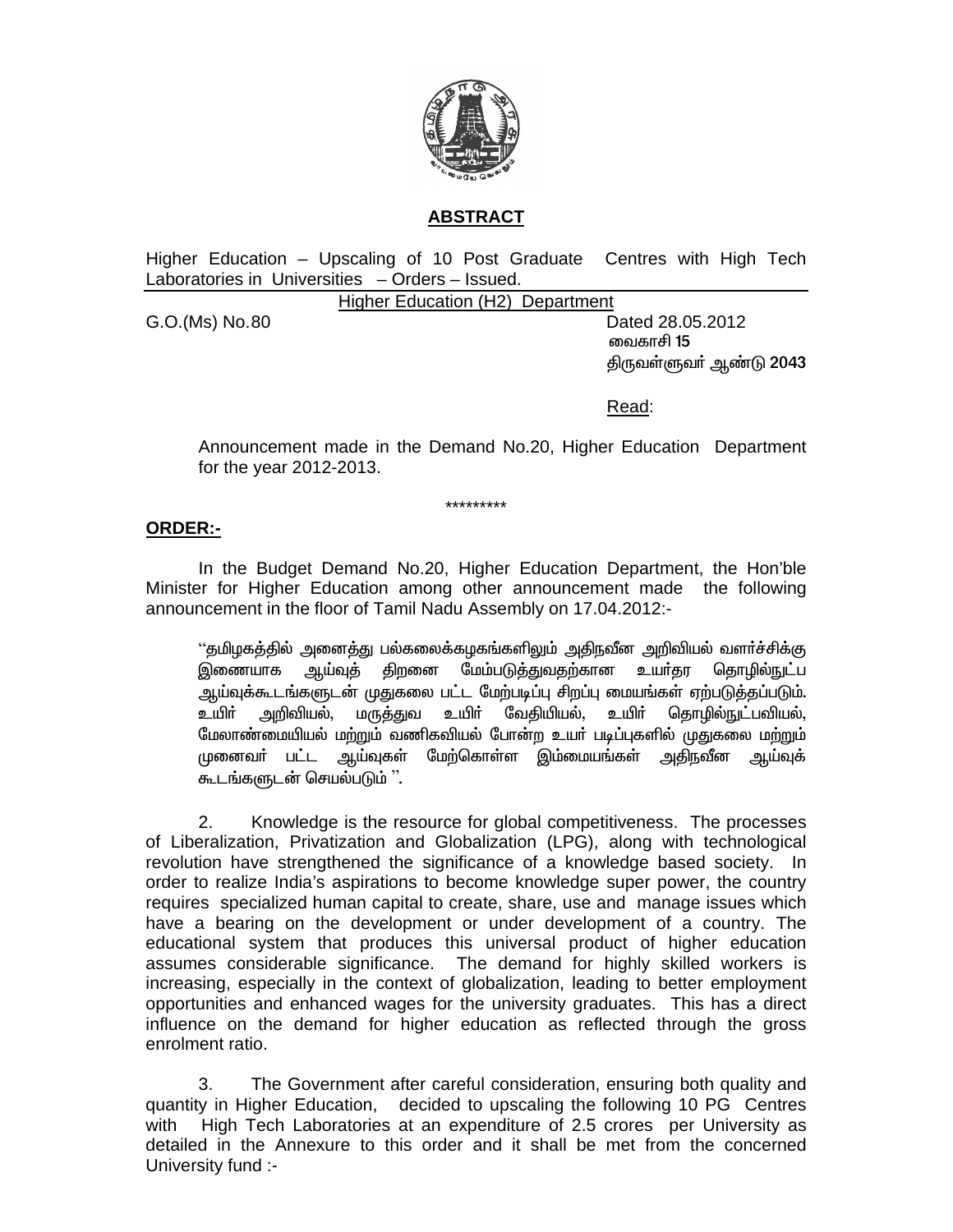| j.    | University of Madras                  | - Commerce                                                       |
|-------|---------------------------------------|------------------------------------------------------------------|
| ii.   | Manonmaniam Sundaranar<br>University  | <b>Mathematics</b><br>$\sim$ 10 $\pm$                            |
| iii.  | <b>Bharathiar University</b>          | <b>Physics</b><br>$\blacksquare$                                 |
| iv.   | <b>Mother Teresa Women University</b> | - Education                                                      |
| v.    | <b>Bharathidasan University</b>       | - Remote Sensing                                                 |
| vi.   | Madurai Kamaraj University            | - Biological Science                                             |
| vii.  | <b>Periyar University</b>             | - Physics                                                        |
| viii. | Alagappa University                   | - Bio Technology                                                 |
| ix.   | <b>Anna University</b>                | - Diploma of Electronics and<br><b>Communication Engineering</b> |
| Χ.    | <b>Tiruvalluvar University</b>        | - Mathematics                                                    |

 4. Government also direct that the expenditure of the above said PG Centres shall be met by the University concerned out of its own Resources without seeking Government grants.

 5. The Government also direct that the Budget guidelines annexed to this order shall be followed while establishing the upscaling of PG Centres with High Tech Laboratories by the concerned universities as above.

6 The Registrars of the respective universities also directed to take immediate steps for upscaling of the above PG Centres and intimate the stage to the **Government** 

7. This order issues with the concurrence of Finance Department vide its U.O.No.24455/Edn-I/2012, dated 15.05.2012.

#### (BY ORDER OF THE GOVERNOR)

#### T.S.SRIDHAR ADDITIONAL CHIEF SECRETARY TO GOVERNMENT

To

The Vice-Chancellor of the respective Universities. The Registrar of the respective Universities. The Director of Collegiate Education, Chennai. The Accountant General, Chennai-18 The Pay and Accounts Officer, Chennai – 35. Copy to The Chief Minister Office, Chennai -9. The PA to Hon'ble Minister (Higher Education), Chennai -9 The PS to Additional Chief Secretary, Higher Education Department, Chennai-9 The Finance Department, Chennai-9. SC/SF

//Forwarded/By Order//